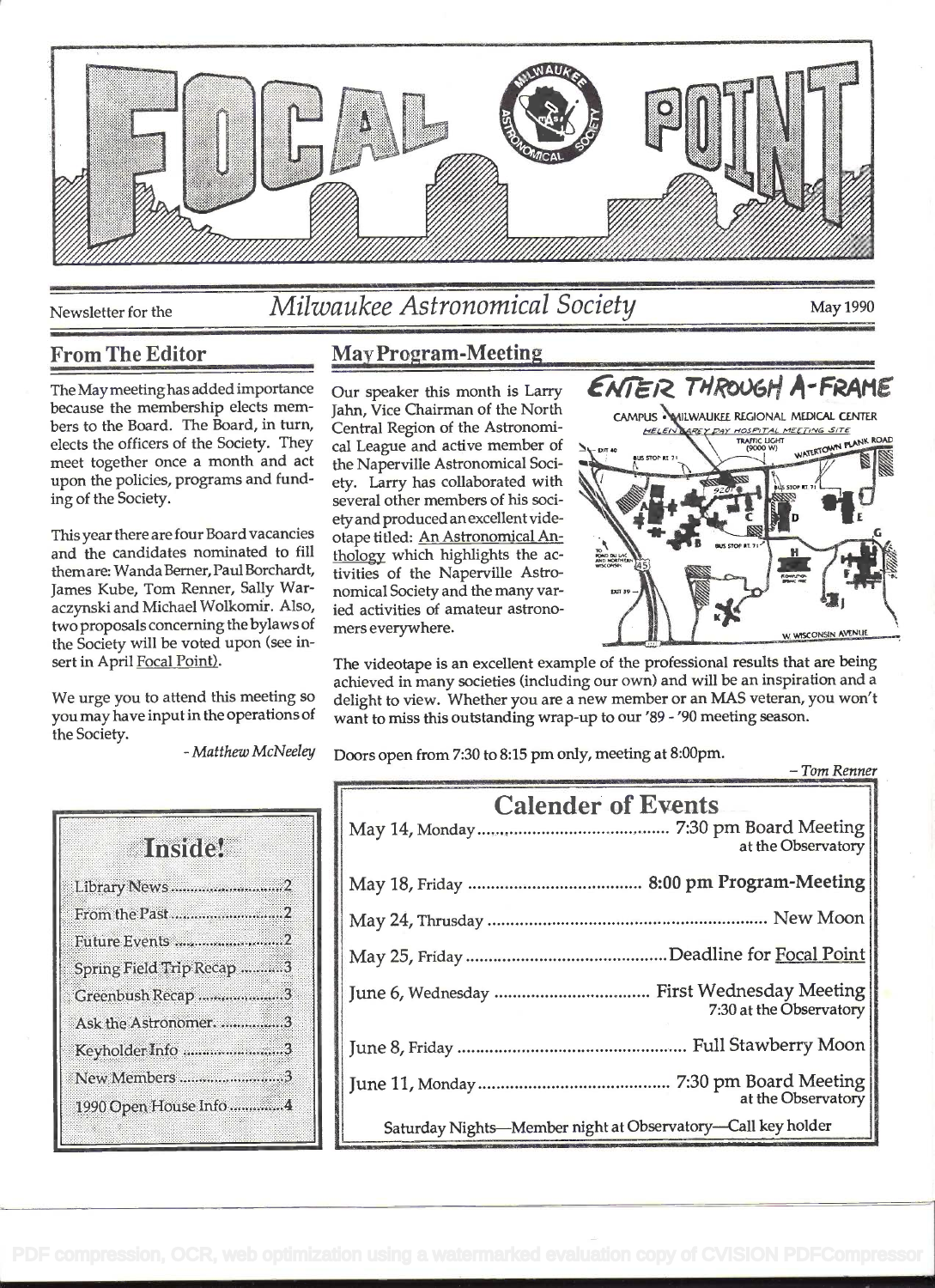# Library News

An-Ti-Ci-Paaaaaa-Tion...

We've all been through it more than just a few times... the double scoop of ice cream that topples to the ground after one lick of frosty delight; all packed for the trip when the boss calls with an emergency order or one of the kids comes down with chicken pox; bleary-eyed vigils for the "comet of the decade". Well now that the launch has really taken place, it's probably safe to announce:

Alice and the Space Telescopeby Malcom Longair, Astronomer Royal for Scotland, Director of the Royal Observatory in Edinburgh, and an Interdisciplinary Scientist for the Space Telescope Science Working Group.

When he gave the "Alice" lecture at the 1984 Baltimore meeting of the American Astronomical Society, Longair, a long time fan of Lewis Carroll, used this novel formatto present the wonderful possibilities of the world's largest "looking glass". The first part of the book is a whimsical, conversational and often tongue-in-cheek exposition of the basic areas of astronomical research.

Part II - Annotations, is a mini-course in cosmology - a more detailed and, if you wish, parallel discussion of concepts presented in Part I. It provides more specific background for the fundamental questions the Space Telescope is designed to help answer, such as: "How do stars lose mass?" "How have the galaxies evolved with time?" "What is the Universal rate of expansion (deceleration)?"

Additional material on the Hubble Space Telescope may be found in the vertical file.

A REMINDER: As Open House season approaches, it is particularly important to remember to sign out all audio-visual materials on the green form. This includes We are looking forward to next year's the projectors as well as the slides and tapes. coñvention in Madison.

- Sally Waraczynski

# Future Events I - Solar Eclipse - 1991

Joel Harris of Eclipse Excursions will conduct an informational meeting for those Sunday (July 11 - 13) has been reserved<br>going on the '91 Solar Eclipse trip to Baia, Mexico. The meeting will be held at the for the first M going on the '91 Solar Eclipse trip to Baja, Mexico. The meeting will be held at the for the first MAS Campout. We will<br>Observatory on Saturday. June 16th at 7:30 pm. Please plan to attend. The meet at the Northern Kettle Observatory on Saturday, June 16th at 7:30 pm. Please plan to attend.

### Future Events II - NCRAL 1992

Congratulations to MAS! NCRAL has accepted our invitation to host the regional Treat yourself to some rest, relaxation convention in 1992. When it gets closer to the event, we will tap the many and dark skies! varied talents of our members to assure its stellar success. (The 1991 NCRAL (1990 ed. note: REST?!?) convention will be in Green Bay).

## Still Room for Shutterbus . Suner Turbo Light Sneed

A reminder for the UW-Waukesha short course, "Astrophotography for Beginners" ( See April Focal Point for details). Fridays, June 1,8,15 and 22, 1990 at the MAS Observatory from 9-12 pm. To register, call Don Bracco at 521-5460. The registrationfee is \$50,butMAS members get a \$20 discount. You can also call Lee Keith at 961-8752 for more information.

From the Past...

# $-1$  -1-  $1000 -1$ DOUBLE

#### - <sup>15</sup>Years Ago

CONVENTION RESUME: Two statements in the April Double Dome proved true: The MAS was well represented and those who came down to the Wagon Wheel Resort did have a good time.

Papers covered many subjects and among them were "AAVSO's Eclipsing Binary Program" by Observatory Director Ed Halbach, and "Design and Construction of a Photo-Electrical Photometer for a Newtonian Telescope" by Tom Renner. Dr. J. Allen Hynek, Chairman from. the Department of Astronomy, NorthwesternUniversityconcluded the day with his talk "A Fight for Photons" which described a method of observing electronically. What a boon for the armchair observer!

#### $-$  10 Years Ago

PLAN AHEAD! Friday night through Greenbush group campground. Details and a map will appear in the June

Sorry for the confusion in last month's article on the parsec. Light is fast, but not ridiculous. The figure with all the zeros (5,880,000,000,000 miles) was fora YEAR, not a second. You knew that, right?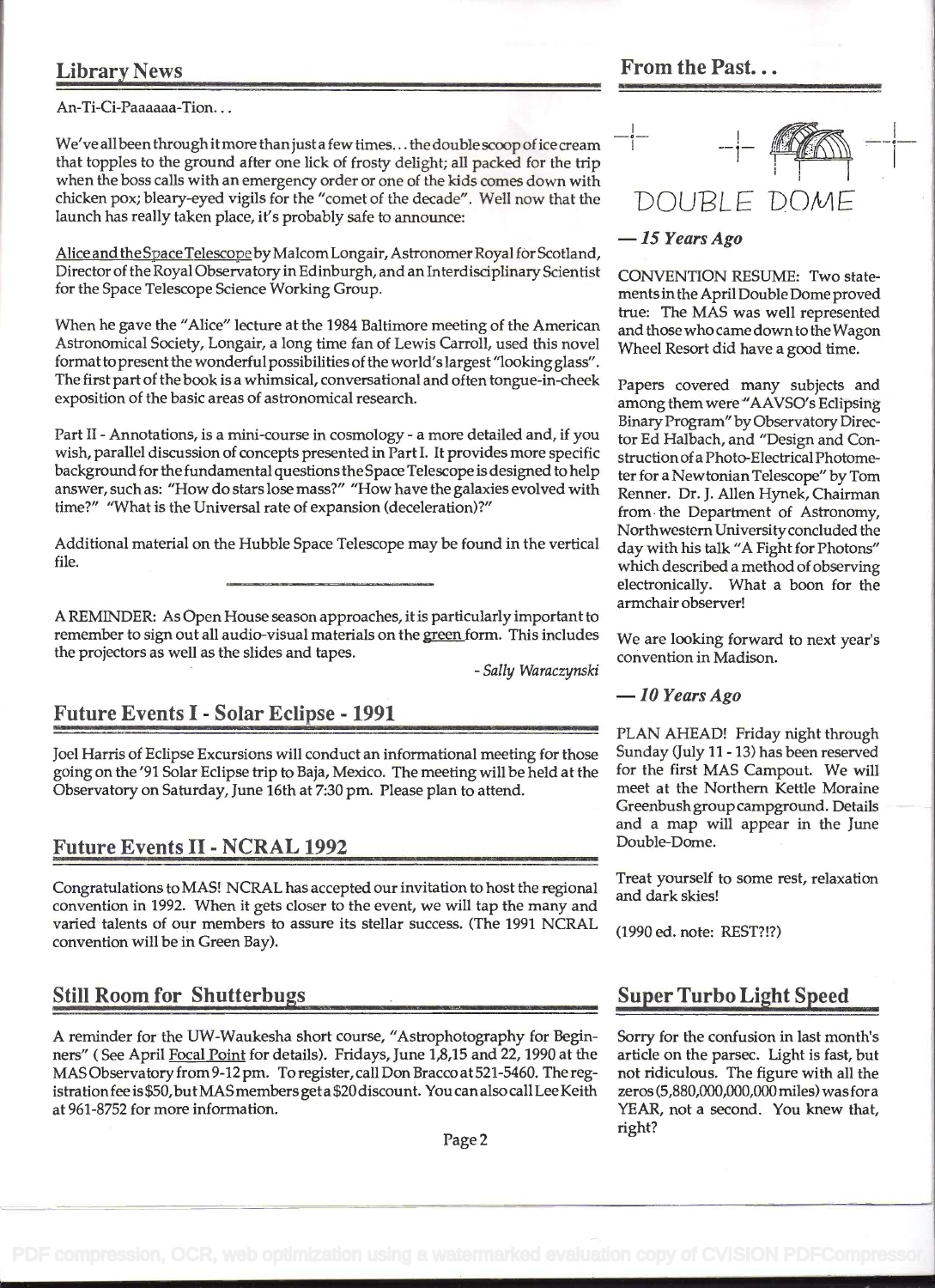

How do we know whether a stellar object is approaching or receding from us?<br>Photon Phar –

Dear Photon,

The term used to define whether a stellar object is approaching or receding is radial velocity. To do this, we must be familiar with the Doppler Effect which states that a change in wavelength results when a source of waves and the observers are moving relative to one another. So the question is how are these waves affected and how do we measure them.

A light source approaching us will have its light wavescrowded closer and shortened - that is, blue-shifted in the spectrum; and a light source receding from us will have its light waves spread out or lengthened -red-shifted. By measuring the amount of blue, or red shift in the spectral lines corresponding to known elements, the speed, or recession of the stellar object can be computed to determine its radial velocity from us.

# MAS & The Space Telescope

MAS can take pride that one of our former observers has made a name for himself in astronomy. Ed Halbach saw an article in the Denver Post (April 25th, 1990)aboutRobertStenciland TedSnow, directors of CU Center for Astrophysics and Space Astronomy who will analyze data collected fromthe Space Telescope. Robert Stencil got his start as an observeratMAS inhis early career. Thanks, Ed, for sharing this news with us.

(Ed will attend the variable star convention (AAVSO) in Belgium this July and looks forward to seeing MAS members in attendance).

# Spring Field Trip - Yipee for Yerkes and Wow for Whitewater

It is said that time moves forward only. May 12 But for the Spring Field Trip participants, the historic past merged with the  $\frac{1}{2}$  May 19 futureone afternoon atYerkesand U.W. Whitewater.

While standing and peering along the **May 26** long, white tube that houses the 40 inch refractor, our avid band of astronomers  $\left\| \begin{matrix} 0 & 0 \\ 0 & 0 \end{matrix} \right\|$  and  $\left\| \begin{matrix} 0 & 0 \\ 0 & 0 \end{matrix} \right\|$ could sense the spirit of astronomers past. It was truly a moving experience as we rode the wooden floor upward to  $\lim_{x \to a} \frac{1}{x}$ finally rest at eyepiece level. Gazing along the imposing instrument that looked like a huge cannon, it was really  $\frac{1}{2}$   $\frac{1}{2}$   $\frac{1}{2}$   $\frac{1}{2}$   $\frac{1}{2}$   $\frac{1}{2}$   $\frac{1}{2}$   $\frac{1}{2}$   $\frac{1}{2}$   $\frac{1}{2}$   $\frac{1}{2}$   $\frac{1}{2}$   $\frac{1}{2}$   $\frac{1}{2}$   $\frac{1}{2}$   $\frac{1}{2}$   $\frac{1}{2}$   $\frac{1}{2}$  nature's canon that the early stargazers sought.

Soon our reverie about past and present Yerkes projects was transformed with our move to the physics department of U.W. Whitewater. Here we learned how the ultra-modern 16.5 Ritchey Chretien telescope and the latest computer technology combine to scan the cosmos to provide data for modem research.

For sharing this wonderful field trip of historic an futuristic significance, we thank the staffs of Yerkes and U.W. - Whitewater, and give a special thanks to Tom Renner, Program Director, for his organizing the event -a flawless and fruitful afternoon.

- Matthew McNeeley

# New Members

The following new members were recently announced by the MAS Board.

> Richard Wargin - Milwaukee, WI

Steven P. Lebryk - Waukesha, WI

Welcome! When you see these members at meetings and other MAS funclions, introduceyourselfand make them feel a part of the group.

# **Saturday Nite Keyholders Chris Hesseltine** 482-4515 Dan Koehler 662-2987 **Lee Keith** 961-8752 Gerry Samolyk 475-9418

**John Pfannerstill** 

Tom Schmidtkunz

475-6494

Terry Ross 784-2093

784-0253

# Greenbush Campout

June 23

A foggy Friday didn't dampen the formation of friendships between MAS members and members of NEWSTAR (Appleton and Green Bay area) that accepted the invitation to partake of the Greenbush campout. The camaraderie continued on Saturday when improved sky conditions and new arrivals from the Spring Field Trip augmented the ongoing star party. It was an opportunity to blend the expertise and experience of two dynamic societies. The "Big Guns" of Dave Kriege, Peter Smitka ("FirstLight"), MikeWolkomir and Dan Wyman (Newstar) captured galaxies galore at an amazing clip. The Ring Nebula (M 57) looked spectacular too!

With visiting and viewing going on throughout the night, many were tired when the a pre-dawn's call was made, "Who wants to see Comet Austin?" Although not as dramatic as earlier anticipated, it was still exciting to see, since comets are rare events. With the dawn many of us broke camp looking forward to this summer's campout.<br>- Matthew McNeeley